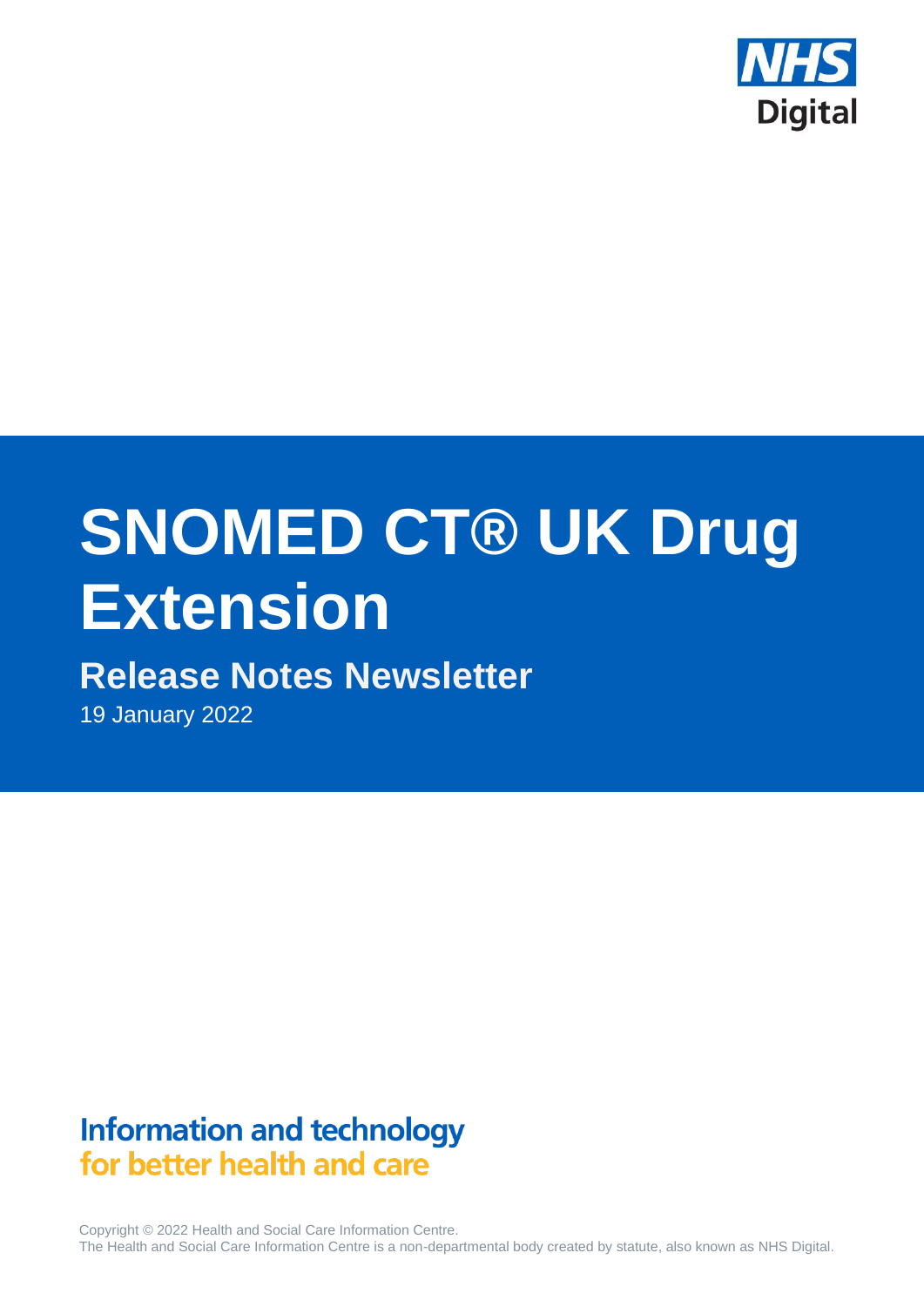# This document covers the data provided in Release Format 2 (RF2) of SNOMED CT

The Release Notes Newsletter has been constructed to add further clarification to some dm+d content that has been identified as requiring such (due to e.g. differences between dm+d approach and that of current drug catalogues) and to communicate changes to the release and forthcoming changes to future releases.

This document is intended to be adjunct to, not a replacement, for other documentation already available, and should be read in conjunction with current published dm+d documentation available through the 'dm+d resources' section of the [dm+d website.](https://www.nhsbsa.nhs.uk/pharmacies-gp-practices-and-appliance-contractors/dictionary-medicines-and-devices-dmd) SNOMED CT UK Edition [notices and known issues](https://hscic.kahootz.com/connect.ti/t_c_home/view?objectId=14224752) are published on [Delen,](https://hscic.kahootz.com/connect.ti/t_c_home) the NHS Digital terminology and classifications collaboration site.

All queries (omissions, perceived inaccuracies etc) about this document should be directed to the NHS Digital, Standards Delivery helpdesk [\(information.standards@nhs.net\)](mailto:information.standards@nhs.net).

Please note:

- The content of this document is intended to support implementation and usage of dm+d and is not a replacement for good system design.
- This document will be subject to update further to user feedback and any changes to dm+d content or structure.
- Whilst the first section may see little change (but see note above) the final sections detail changes and forthcoming changes to specific releases and content will therefore be updated with each release.

\*This document is designed to support dm+d content in general but specifically the SNOMED CT<sup>1</sup> UK Drug Extension. For more information about all components and releases relating to dm+d see the [dm+d website](https://www.nhsbsa.nhs.uk/pharmacies-gp-practices-and-appliance-contractors/dictionary-medicines-and-devices-dmd)

<sup>1</sup> SNOMED® and SNOMED CT® are registered trademarks of the International Health Terminology Standards Development Organisation (IHTSDO®) [\(www.snomed.org\)](http://www.snomed.org/). SNOMED CT® was originally created by the College of American Pathologists.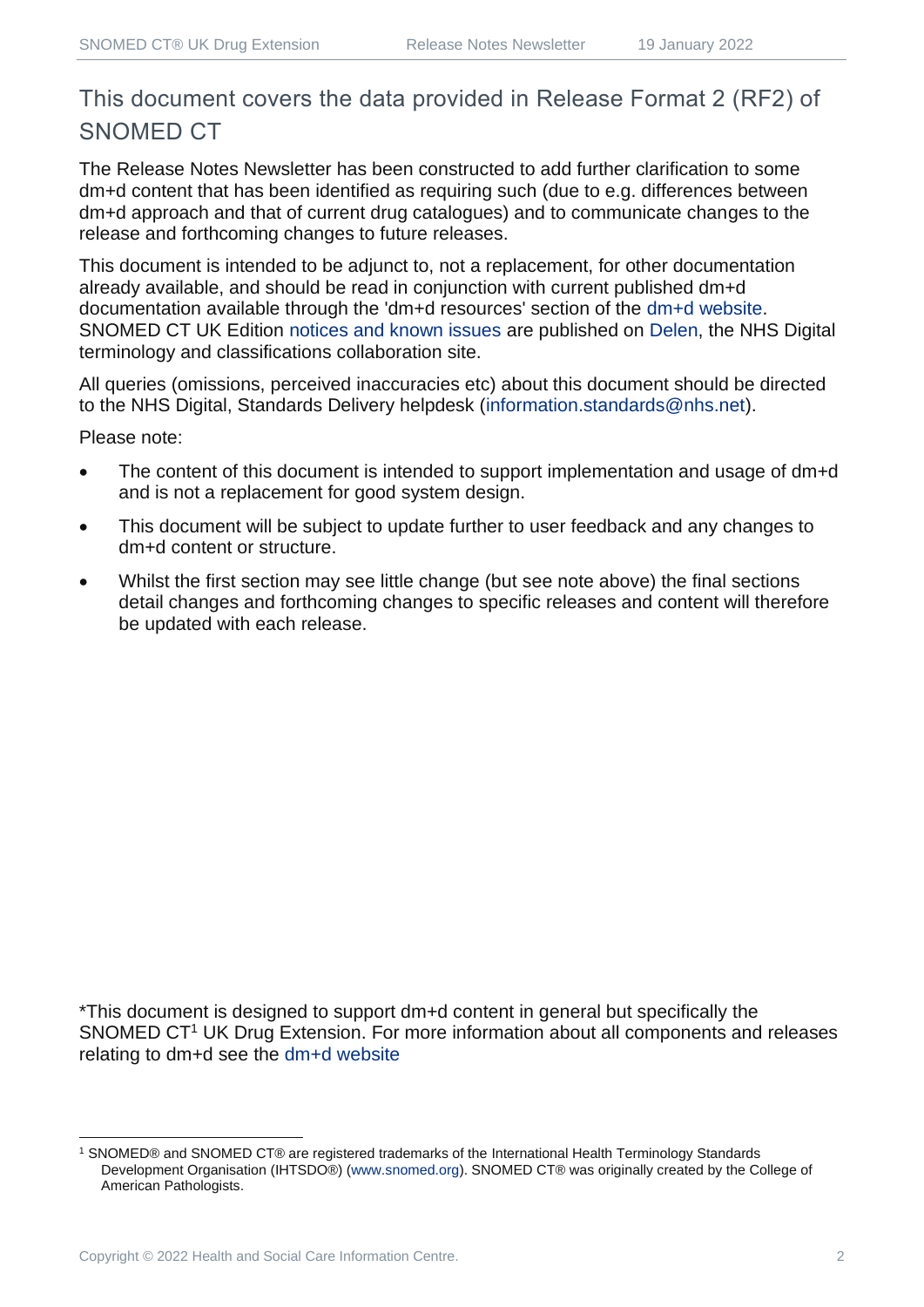## COPYRIGHT

- This material includes SNOMED Clinical Terms® (SNOMED CT®) which is used by permission of the International Health Terminology Standards Development Organisation (IHTSDO). All rights reserved. SNOMED CT®, was originally created by The College of American Pathologists. "SNOMED" and "SNOMED CT" are registered trademarks of the IHTSDO.
- The NHS Dictionary of Medicines and Devices (dm+d) has been developed and is delivered through a partnership between the Health and Social Care Information Centre [\(digital.nhs.uk\)](https://digital.nhs.uk/) and the NHS Business Services Authority [\(https://www.nhsbsa.nhs.uk/nhs-prescription-services\)](https://www.nhsbsa.nhs.uk/nhs-prescription-services)

# DISCLAIMER

The Health and Social Care Information Centre<sup>2</sup> (HSCIC) accepts no liability for loss of data or for indirect or consequential losses, which is not the result of the negligence of the HSCIC and liability for such losses is hereby expressly excluded.

No warranty is given by the HSCIC, the Department of Health and Social Care or the International Health Terminology Standards Development Organisation as to the accuracy and comprehensiveness of SNOMED CT. All conditions, warranties, terms and undertakings, express or implied, whether by statute, common law, trade practice, custom, course of dealing or otherwise (including without limitation as to quality, performance or fitness or suitability for purpose) in respect of SNOMED CT are hereby excluded to the fullest extent permissible by law.

<sup>&</sup>lt;sup>2</sup> The Health and Social Care Information Centre is a non-departmental body created by statute, also known as NHS Digital.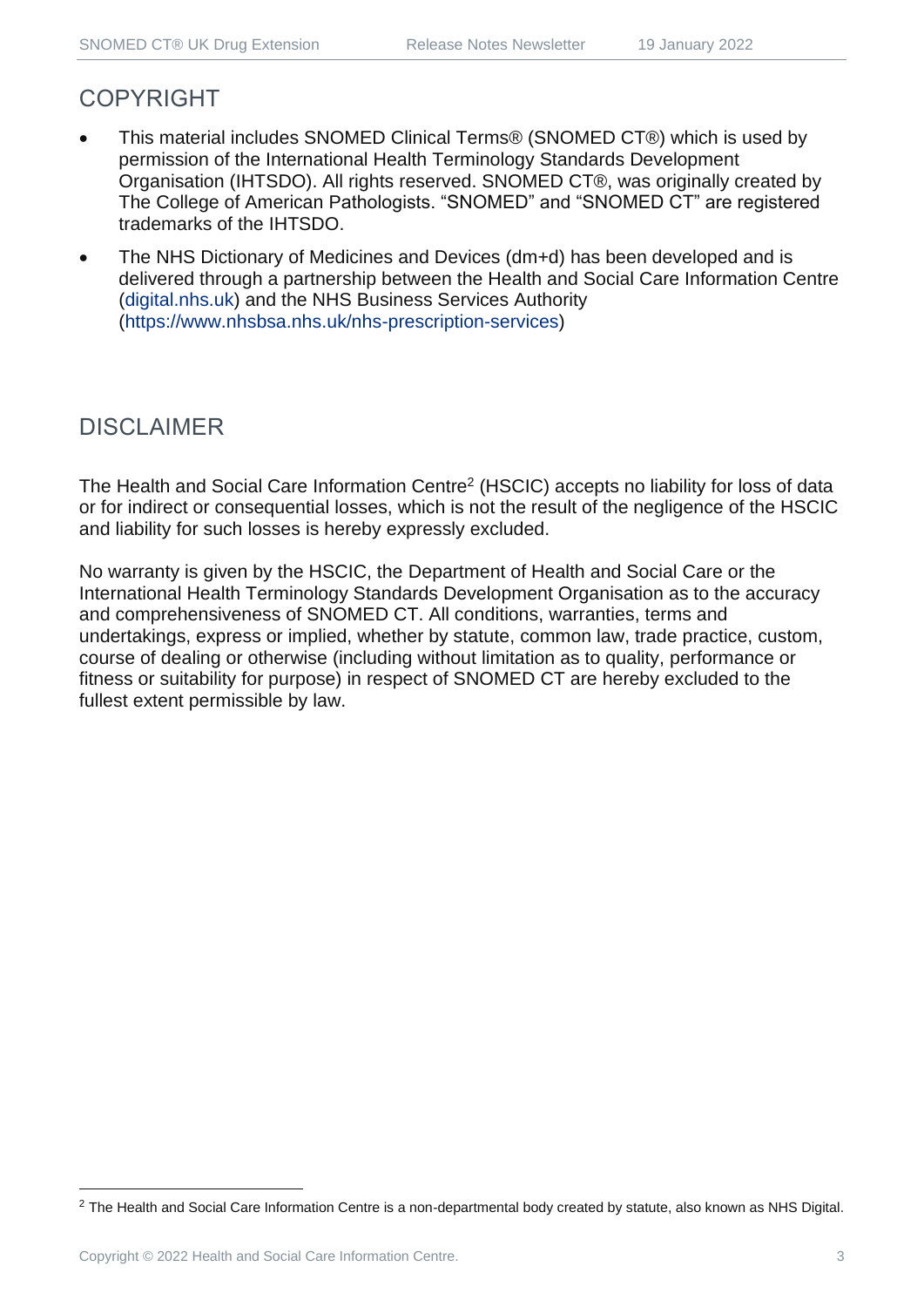# **1 Comments on current content:**

# **1.1 Dose forms**

With respect to Editorial Policy it is important to emphasise:

#### **1.1.1 Patches**

- Strength is usually expressed as the amount of 'active drug' (by weight) released over x hours (e.g. per hour or per 24 hours)
- The intended duration of usage of a patch is not identified at VMP or AMP level i.e. a transdermal estradiol patch releasing 50mcg/24hours would be represented by the same VMP whether it is intended for twice weekly usage or weekly usage
- No distinction is made to differentiate the type of drug reservoir utilised although this may be relevant in certain off-license indications.

#### **1.1.2 Injections**

Due to the need to add more information to the dose form in dm+d injections are expressed as e.g. powder and solvent for injection etc rather than merely injection. However, the need to pick a dose form of this complexity may be prohibitive in secondary care prescribing where the prescriber merely wishes to prescribe an 'injection'.

Within the guidance for secondary care there is outlined the means for prescribers to prescribe at the more abstract level (injection). Please refer to the Secondary Care Implementation Guidance for details, in the 'Implementation Guidance' section of the [dm+d](https://www.nhsbsa.nhs.uk/pharmacies-gp-practices-and-appliance-contractors/dictionary-medicines-and-devices-dmd)  [website.](https://www.nhsbsa.nhs.uk/pharmacies-gp-practices-and-appliance-contractors/dictionary-medicines-and-devices-dmd)

#### **1.1.3 Injections for intraspinal use**

Injections licensed for intraspinal administration are not differentiated at VMP level in dm+d. In addition a number of products that may be given by this route are unlicensed specials. For prescriptions requiring a product to be given by these high risk routes it is necessary that the suitability of the product to be administered is confirmed at the point of dispensing and/or administration.

#### **1.1.4 Alcoholic vs aqueous gels**

The base used in cutaneous products is not identified at VMP level in dm+d. This may mean that in order to specify a patients requirements more specifically prescribing at AMP level is more appropriate.

For example:

• Benzoyl peroxide 5% gel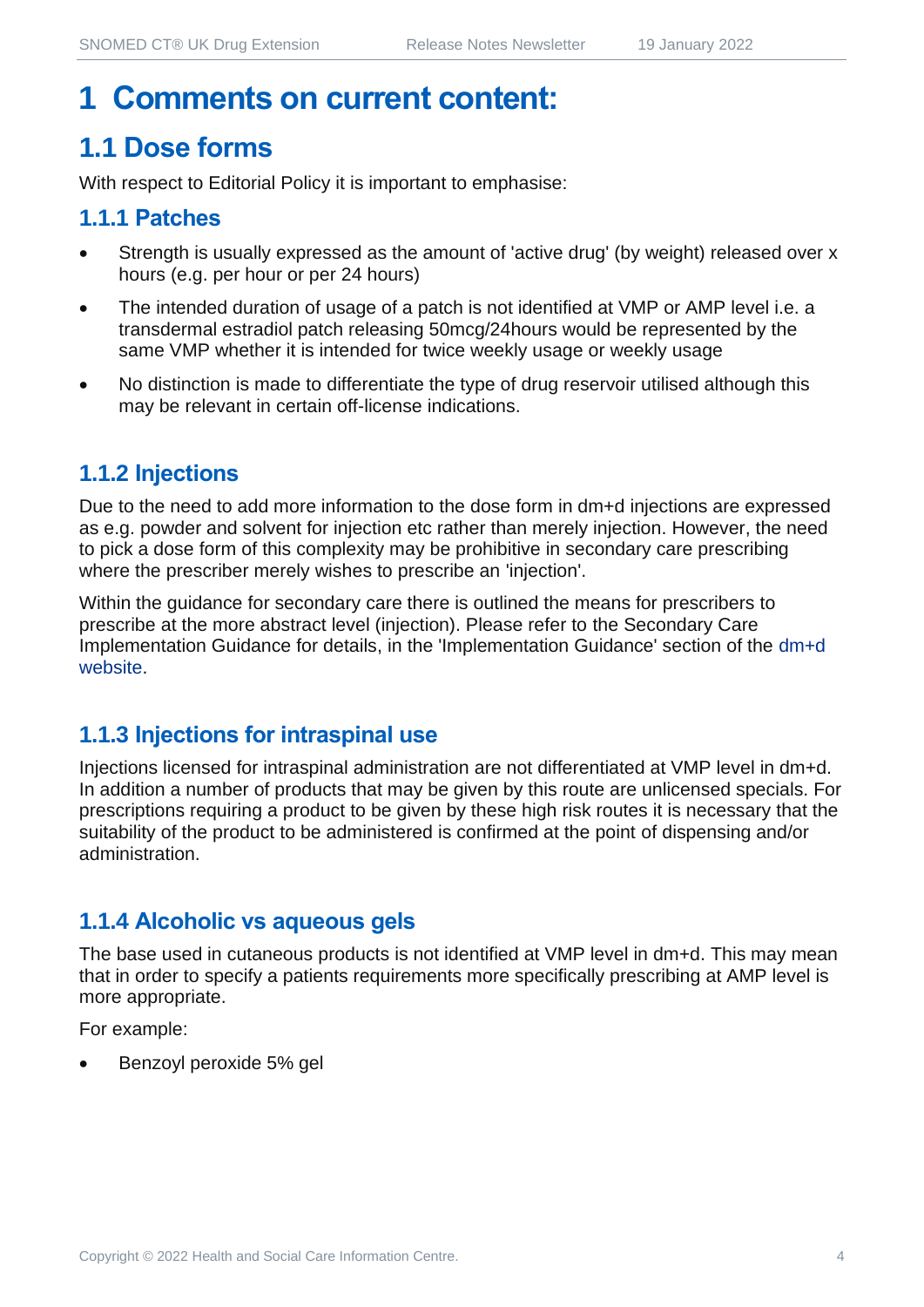# **1.2 Editorial Policy**

#### **1.2.1 Preservative Free**

The preservative free flag is used to denote the absence of preservative in preservative free *eye drops* only.

Please note:

- the setting of this flag only confirms that preservative is absent from the VMP; a null value does not necessarily indicate that it is present
- **The flag is not applied to any other dose form** i.e. intra-spinal injections are not distinguished (see note above).

#### **1.2.2 Route of administration**

Information on route of administration is provided at VMP level. The information is only provided as a support for decision support and not intended to inform clinicians on usage.

At VMP level routes are merely a superset of the linked AMP licensed routes.

#### **1.2.3 Inclusion of Unit of Measure at VMP**

Semantic normal form patterns for VMP descriptions in dm+d follow the pattern:

**Name Strength** Modification(s) **Form Unit dose** xxx-free(s)

Following this pattern would mean for tablets, capsules etc full description would be:

Atenolol 25mg tablets 1 tablet

To retain these full descriptions would make the descriptions unsuitable for use in a human interface. Therefore the unit dose is left implied (Atenolol 25mg tablets).

There are instances however where the form is insufficiently precise to describe the product and therefore the unit dose is included in the name. These instances include:

The form injection does not fully describe a product therefore the name is qualified with the unit dose form for example: ampoules, vials, pre-filled syringes etc.

E.g. Furosemide 50mg/5ml solution for injection ampoules.

• Other unit dose examples include: Budesonide 250micrograms/ml nebuliser liquid 2ml unit dose vials, Carbenoxalone 1% granules 2g sachets, Benorilate 2g granules sachets.

*See dm+d Editorial Policy for full examples and exceptions to this rule.*

#### **1.2.4 The use of Fully Specified Names and Preferred Terms**

The semantic representation of concepts in dm+d (the dm+d name and dm+d description) may be updated in line with changes to dm+d Editorial Policy, changes to the product name itself or to supplier names. Within the SNOMED CT UK Drug Extension the current dm+d derived description for the core concept classes of VTM, VMP, VMPP, AMP and AMPP becomes the Preferred Term so a change to the dm+d terms would cause the Preferred Term to be updated.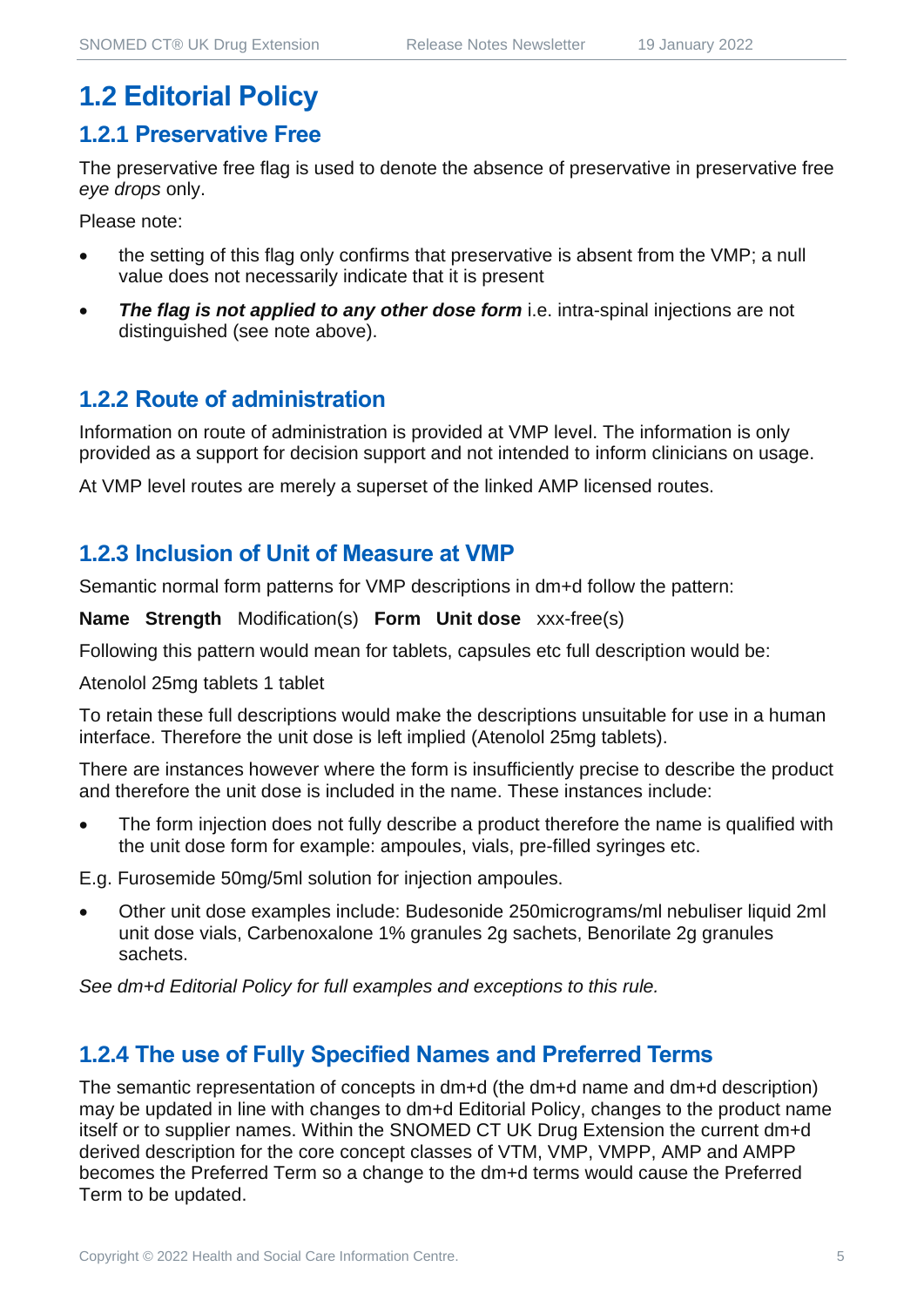Fully Specified Names in SNOMED CT will generally remain unchanged<sup>3</sup>. The differences in Editorial policies between SNOMED CT and dm+d mean that there will be instances where there is a mismatch between the Preferred Term and the Fully Specified Name.

#### **1.2.5 Mechanisms for specifying Descriptions for use in the UK Edition of SNOMED CT- Realm Language Refsets**

A combination of factors such as professional preference, clinical safety & data schema conformance require the use of some supplementary mechanism for Specifying SNOMED CT Descriptions applicable to the UK Edition of SNOMED CT.

From the October 2011 UK Edition, in RF1 an NHS Realm Description Subset was published. With the deprecation of RF1 this is replaced by the National Health Service realm language reference set published in two parts. The "Pharmacy part" as published in the SNOMED CT UK Drug extension and its 'Clinical part' partner in the UK Extension. Together these two encompass the entire SNOMED CT description content and identifies the preferred term to be used in the NHS realm for all SNOMED CT concepts.

In RF2 the refset can be found in the location Refset\Language. National Health Service realm language reference set (pharmacy part) refset ID 999000691000001104

National Health Service realm language reference set (clinical part) refset ID 999001261000000100

#### **1.2.6 Concept Status in dm+d vs Concept status in SNOMED CT**

Where concepts are created in dm+d and an identifier from the SNOMED CT International Release is not available at that time a SNOMED CT UK Drug Extension identifier is allocated. This is released in the dm+d XML data.

When the dm+d concepts are subsequently used to create the SNOMED CT UK Drug Extension it may be that the dm+d derived concept is determined to be a duplicate of a concept now available in the SNOMED CT International Release. In these instances the dm+d derived concept is given a retired status with a relationship to the SNOMED CT International Release concept. In the XML data the dm+d derived concept may remain valid with its original identifier for some time.

There may be instances where a SNOMED CT identifier from the International Release has been allocated to a concept within dm+d and this is subsequently discovered to be inappropriate for the dm+d concept. In this instance the SNOMED CT identifier from the International Release will appear in the dm+d XML format data as a previous identifier. These identifiers from the International Release will appear in the SNOMED CT UK Drug Extension with a status of current.

<sup>3</sup> From the SNOMED CT Technical Reference Guide for the FullySpecifiedName:

Changes in presentation such as changed capitalization, punctuation, spelling or revision due to changes in agreed presentation style are permitted as long as they do not change the specified meaning of the Concept. Some changes to the semantic type shown in parentheses at the end of the FullySpecifiedName may also be considered minor changes if the change in hierarchy does not alter the Concept's meaning.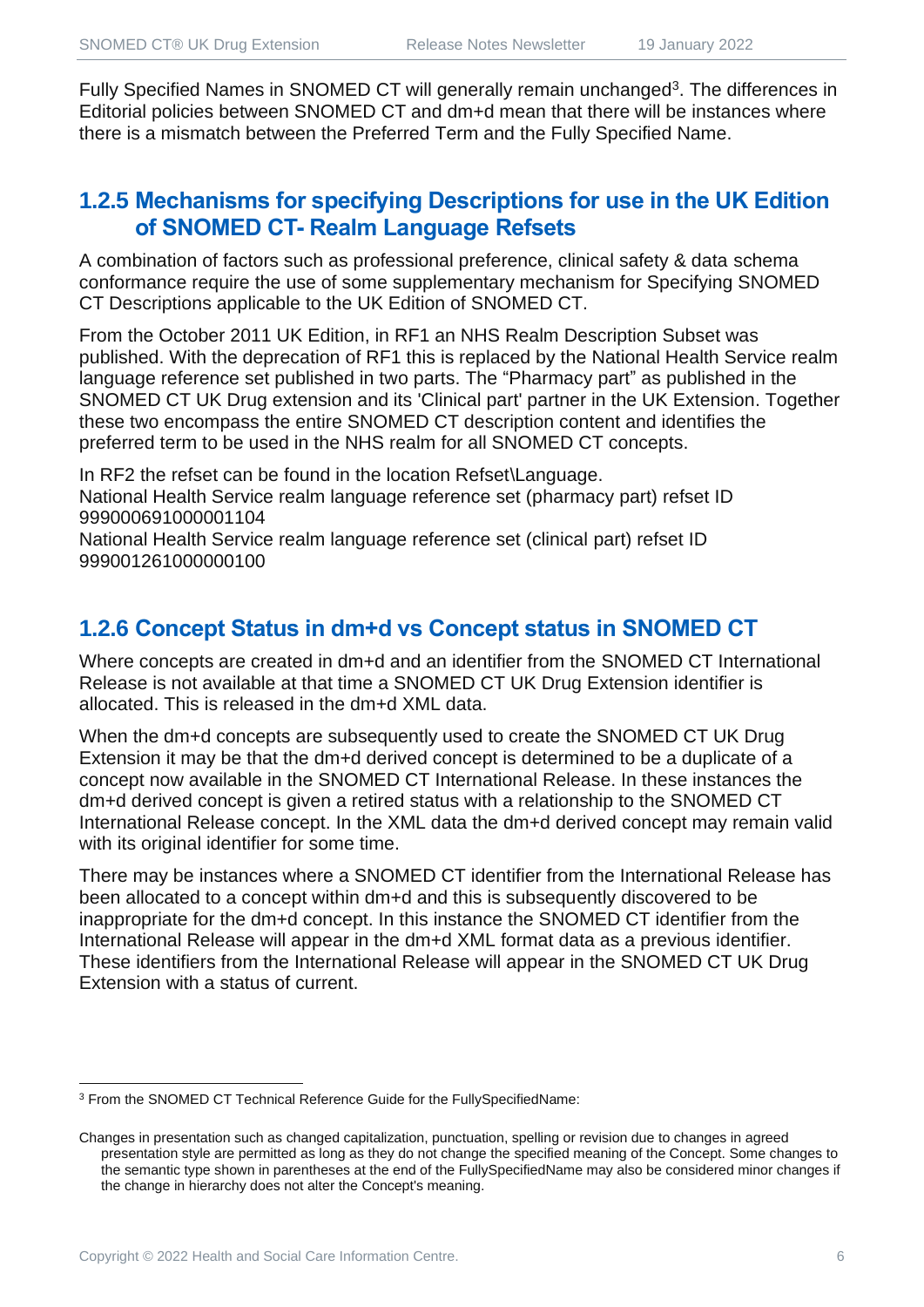# **1.3 Specific Products**

#### **1.3.1 Morphine and Tramadol modified release products**

Because there are no pharmacopoeial standards for oral modified release preparations 12 and 24 hour modified release morphine products are not distinguished at VMP level in dm+d. The same applies to the modified release tramadol products.

Two subsets are provided with the SNOMED CT release distinguishing related AMPs according to current licensed indications. For products where licensed indications are not available, for example, where wholesalers may provide products from several manufacturers and SPCs are not available these products will not be included in the 12 and 24 hour modified release subsets.

Explanation of how these subsets can be utilised within a prescribing framework can be found in the Secondary Care Implementation Guidance, in the 'Implementation Guidance' section of the [dm+d website.](https://www.nhsbsa.nhs.uk/pharmacies-gp-practices-and-appliance-contractors/dictionary-medicines-and-devices-dmd)

#### **1.3.2 Valproic acid vs valproate semisodium**

We have taken advice and clinically the active moiety for these products is the same and so they are not differentiated at VMP level. The two brands available have different indications so it may be necessary for the prescriber to specify the brand required to ensure they are prescribing within the details of the product license.

This may be an issue for other products such as cyproterone acetate where two brands exist with different indications for use.

#### **1.3.3 Concentrate and 'High Strength' Morphine and Methadone**

dm+d does not identify concentrate or 'high strength' morphine or methadone products as such in the VMP term. Consideration should be given to how these products are displayed in picking lists to reduce the risk of mis-selection where multiple strengths are available.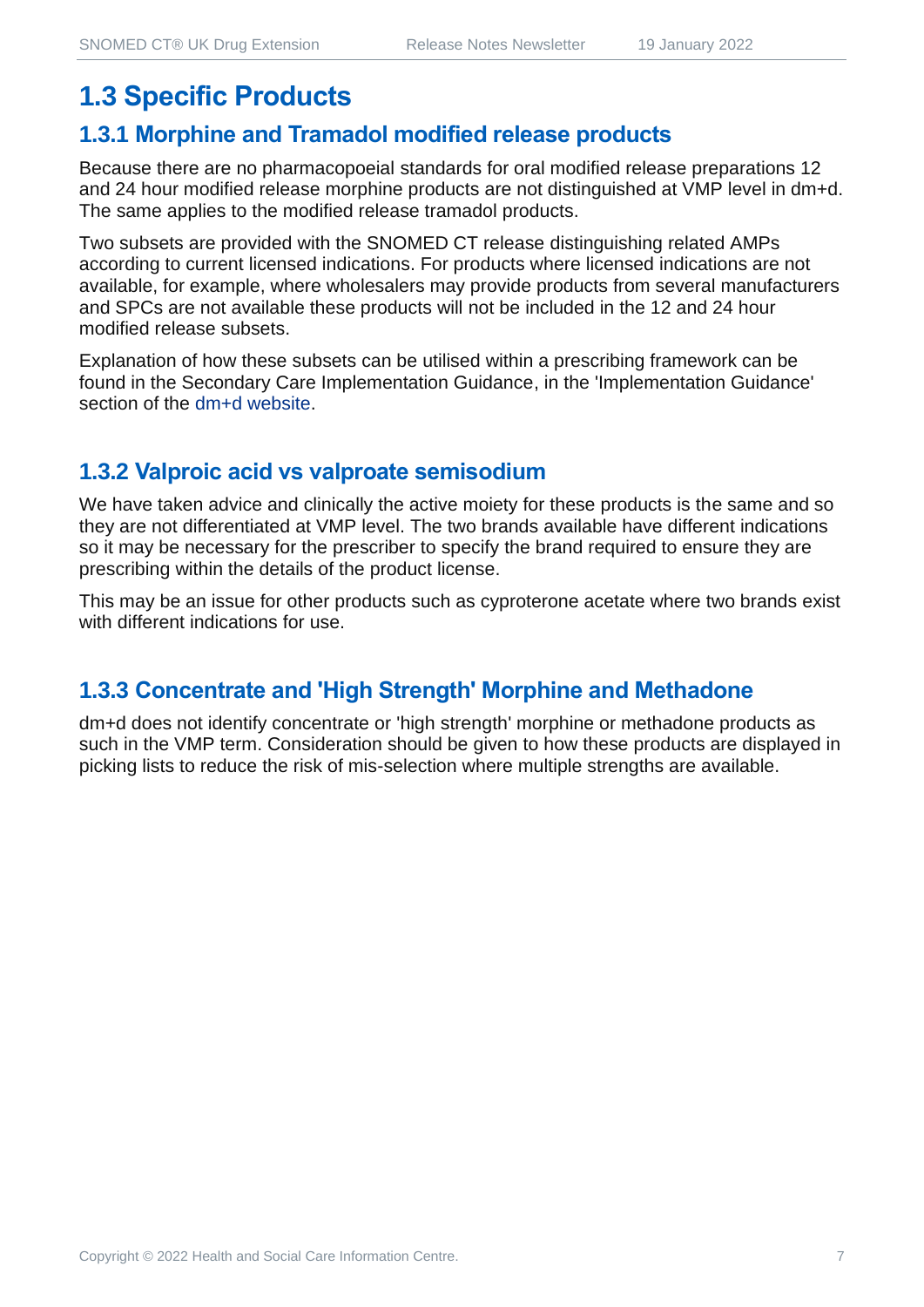# **1.4 Other Information**

# **1.4.1 Duplicated SNOMED IDs**

It is a basic principle of terminology that concept identifiers should not be reused. Due to a process error in 2006 a small number of SNOMED IDs were issued twice in dm+d. The concepts bearing these duplicated identifiers have all been invalidated and license holders were notified at the time. However it is recognised that since that time a number of new licenses have been issued and so a list of the duplicated identifiers and the terms is provided here for information.

| ID                                  | dmd_name                                                                                               | conceptType |
|-------------------------------------|--------------------------------------------------------------------------------------------------------|-------------|
| 9854411000001103                    | Smartflow drainable night drainage bag NB2 2litre, AMPP<br>120cm tube (Manfred Sauer UK Ltd) 10 device |             |
|                                     | 9854411000001103 Medium chain triglycerides - invalid                                                  | <b>VTM</b>  |
|                                     | 9854511000001104 Calcium + Magnesium                                                                   | <b>VTM</b>  |
|                                     | 9854511000001104 Gel-X tablets (Oakmed Ltd)                                                            | AMP         |
|                                     | 9854611000001100 Ostomy discharge solidifying agents 140 tablet                                        | <b>VMPP</b> |
| 9854611000001100  lchthammol + Zinc |                                                                                                        | <b>VTM</b>  |
| 9854711000001109                    | Gel-X tablets (Oakmed Ltd) 140 tablet                                                                  | <b>AMPP</b> |
| 9854711000001109                    | Amiloride + Cyclopenthiazide - invalid                                                                 | <b>VTM</b>  |
| 9854911000001106                    | Meglumine amidotrizoate + Sodium amidotrizoate<br>- invalid                                            | <b>VTM</b>  |
|                                     | 9854911000001106  International normalised ratio testing strips 24 strip VMPP                          |             |

#### **1.4.2 Subset Information**

Information relating to the scope and status of subsets contained in the SNOMED CT UK Drug Extension can now be found at the [Data Dictionary for Care \(DD4C\).](https://dd4c.digital.nhs.uk/dd4c/)

### **1.4.3 RF2 module dependency**

Several back-dated changes were made to the module dependency reference set (900000000000534007) in the release of 1 April 2017.

Modules effective as at 2016-12-07 and 2017-01-04 that are stated incorrectly as being dependent on modules effective as at 2016-01-31 or 2016-04-01 have had those target effective times corrected to 2016-07-31 or 2016-10-01 respectively.

For effective times 2006-05-01 onwards, dates representing the dependency of the SNOMED CT United Kingdom Edition reference set module (999000031000000106) on the SNOMED CT United Kingdom drug extension module (999000011000001104) have been updated to align with the dates representing the dependency of the SNOMED CT United Kingdom Edition module (999000041000000102) on the SNOMED CT United Kingdom drug extension module (999000011000001104).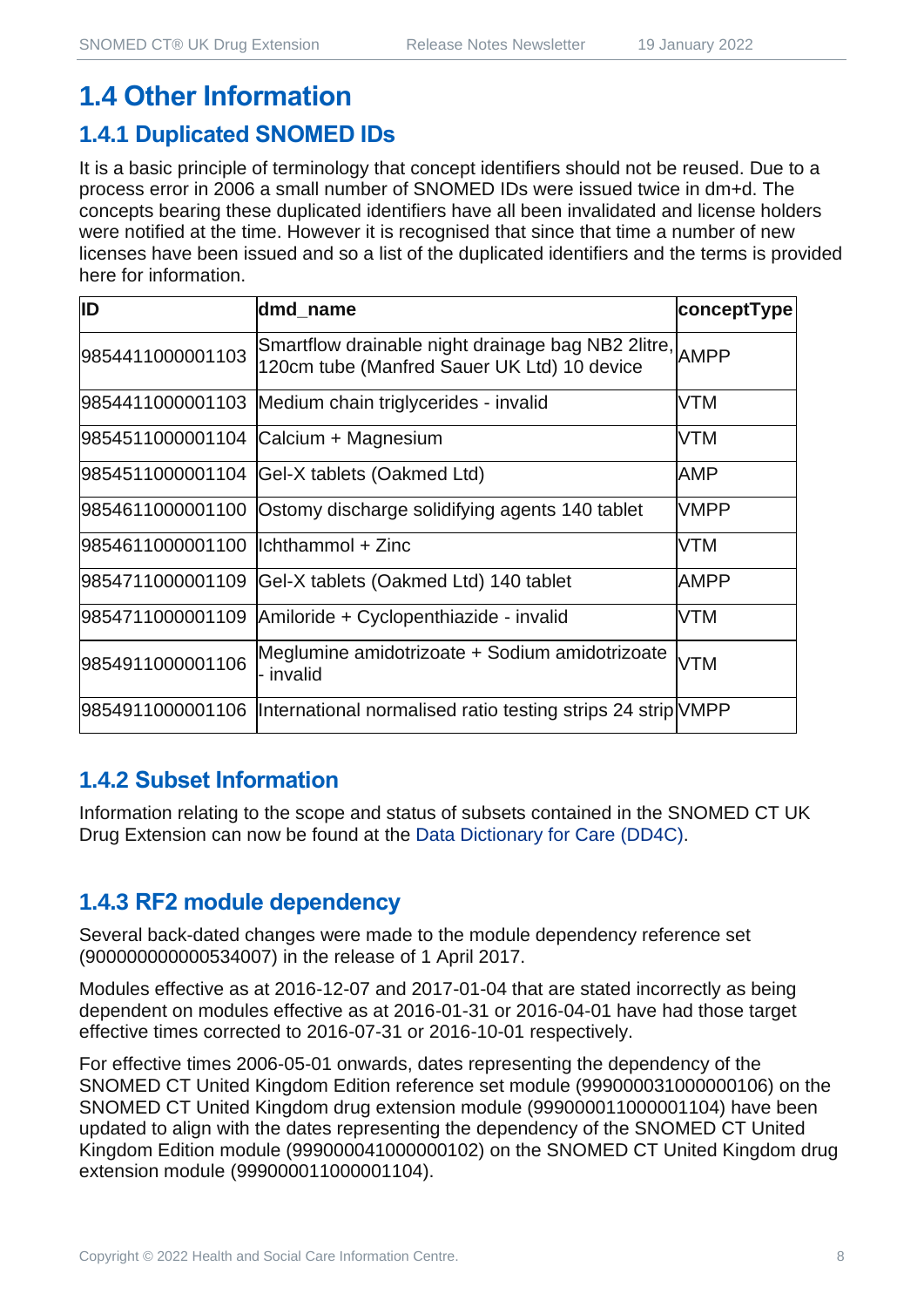For effective times before 2011-04-01, dates representing dependency on the SNOMED CT model component module (900000000000012004) have been updated to align with the single effective date (2002-01-31) of the model component module which remained unchanged during that period.

For effective times before 2004-01-31, in the release of 1 April 2017, dependencies were exhaustively represented. These included the missing immediate dependencies of the SNOMED CT United Kingdom drug extension module (999000011000001104) and of the SNOMED CT United Kingdom drug extension reference set module (999000021000001108) during that period. In the release of 1 April 2018, all dependency entries effective before 2004-01-31 were removed to reflect the SNOMED CT United Kingdom Edition baseline effective time of 2004-01-31.

#### **1.4.4 RF2 association references**

In the release of 21 March 2018, references in the WAS A association reference set (900000000000528000) to an unreleased component (reference effective as at 2015-04-02 and inactivated 2015-04-29) were removed.

In the release of 1 April 2018, references in the MOVED FROM association reference set (900000000000525002) effective as at 2010-03-10, but with a target component effective from 2010-04-01, have had the effective time corrected to 2010-04-01.

In the release of 4 September 2019, NHS Digital released a new dm+d specific association reference set:

• 10991000001109|NHS dictionary of medicines and devices association type reference set|

This refset provides a link between Inactive SNOMED CT concepts that are still in use in dm+d and their Active replacement in the SNOMED CT UK drug Extension release.

#### **1.4.5 NHS dm+d (dictionary of medicines and devices) realm language reference set**

The NHS dm+d realm language reference set has now been fully superseded by the NHS realm language reference set (pharmacy part).

In October 2019 NHS Digital stated their intent to withdraw the NHS dm+d (dictionary of medicines and devices) realm language reference set.

In the 29.1.0 15-Apr-2020 release NHS Digital set every member of the NHS dm+d realm language reference set as Inactive.

The metadata concept 999000671000001103 |National Health Service dictionary of medicines and devices realm language reference set (foundation metadata concept)|

remained Active. It will be inactivated in the 31.5.0 March 2021 release.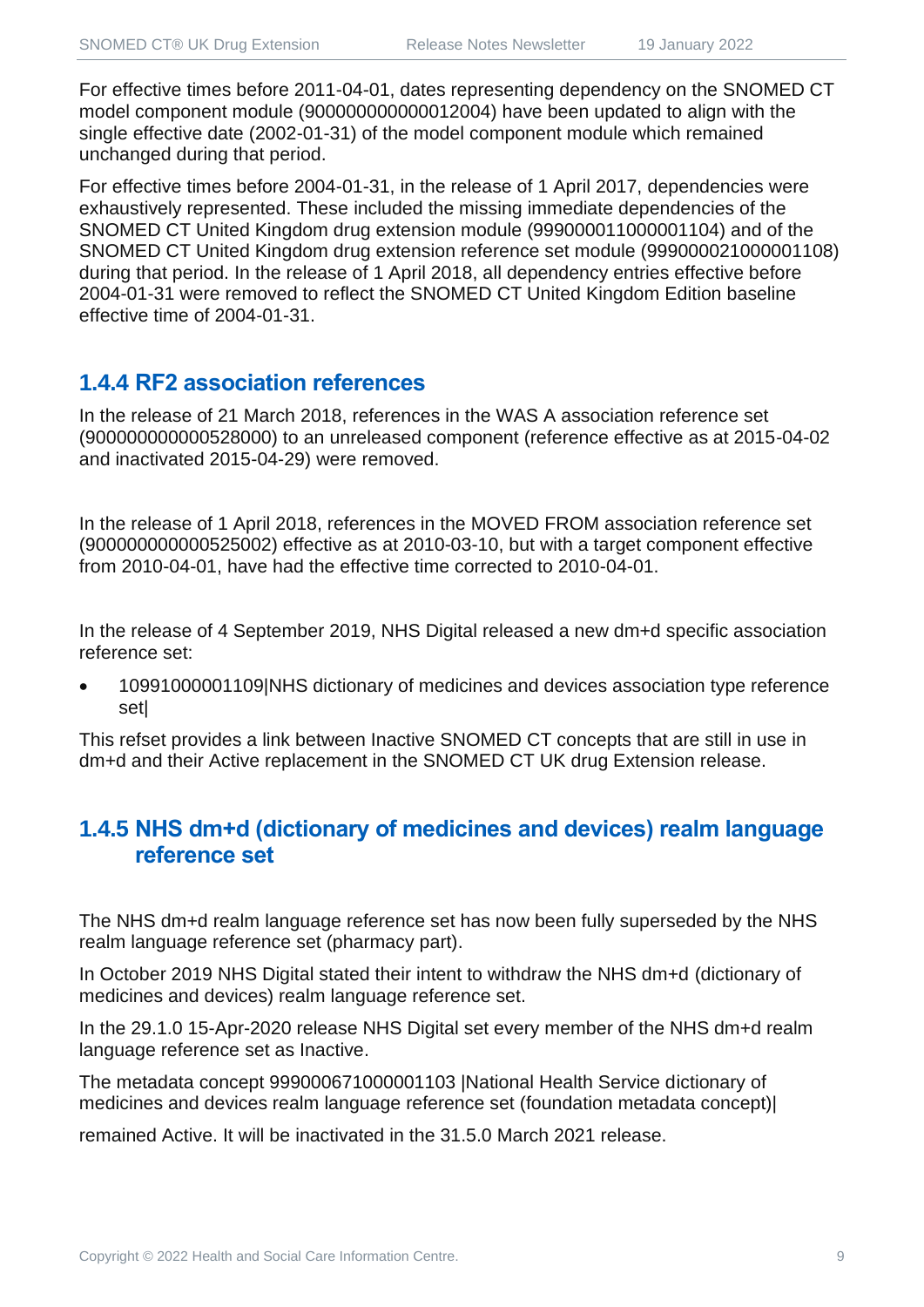## **1.5 Work in Progress**

#### **1.5.1 Medical Devices Dictionary (MDD)**

Work is in progress on expanding the population of medical devices in dm+d.

Currently only those devices reimbursable in Primary Care (appliances) are routinely populated in MDD. Work on the MDD will potentially impact on these appliances with respect to more appliances being described at VMP level and some change in textual descriptions.

More information will be provided as it comes available.